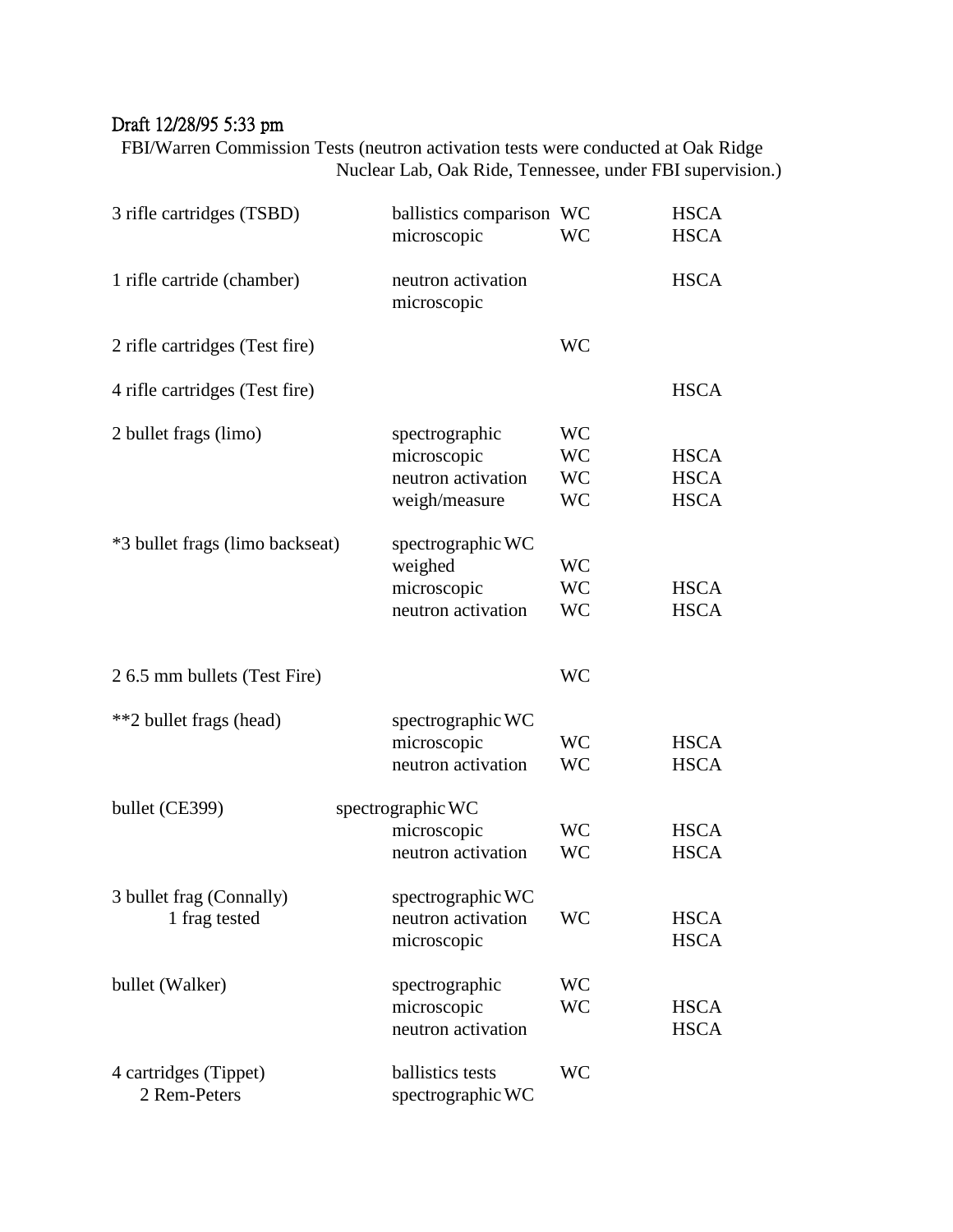| 2 Western Cartridge<br>2 cartridges (Test Fire)                | microscopic                         | WС<br><b>WC</b> |    | <b>HSCA</b> |
|----------------------------------------------------------------|-------------------------------------|-----------------|----|-------------|
| 4 cartridges (Test Fire)                                       |                                     |                 |    | <b>HSCA</b> |
| 4 bullets (Tippet body)<br>1 Rem-Peters<br>3 Western Cartridge | microscopic                         | WС              |    | <b>HSCA</b> |
| 5.38 cartridges (Oswald pocket)                                | micrscopic                          |                 |    | <b>HSCA</b> |
| bullet frag (Triple Overpass '74)                              | microscopic<br>ballistic comparison |                 |    | <b>HSCA</b> |
| bullet frag (Haythorne '67)                                    |                                     |                 |    |             |
| windshield residue                                             | spectrographic                      |                 | WC |             |

\* One fragment was found missing in 1970 from NARA.

\*\*Note--HSCA report states that 3 fragments were recovered from the President's head. I have not seen that number substantiated elsewhere.

| M-C rifle (CE139)                                                          | latent fingerprint<br>caliber sizing                                                               |         | WC                          | <b>DPD</b>                                 |
|----------------------------------------------------------------------------|----------------------------------------------------------------------------------------------------|---------|-----------------------------|--------------------------------------------|
| revolver (Oswald)                                                          | ballistic compar FBI lab WR p. 559<br>microscopic                                                  |         |                             |                                            |
| blanket                                                                    | microscopic<br>fiber exam                                                                          | FBI lab | FBI rpt p. 5                |                                            |
| wrapping paper bag latent fingerprint FBI lab FBI rpt. p.5                 | visual/ultraviolet FBI lab WR rpt 579<br>microscopic<br>micrometer<br>spectrographic<br>fiber exam |         |                             |                                            |
| Mail order (revolver) handwriting FBI lab                                  |                                                                                                    |         | FBI rpt p. 10               |                                            |
| Mail order (rifle)<br>Money order handwriting FBI lab<br>Palmprint (rifle) | handwriting<br>shirt (Oswald) fiber analysis FBI lab FBI rpt. p. 17<br>latent print                |         | FBI rpt. p. $16$<br>DPD DPD | FBI lab FBI rpt. p. 16<br>FBI rpt. p. $19$ |